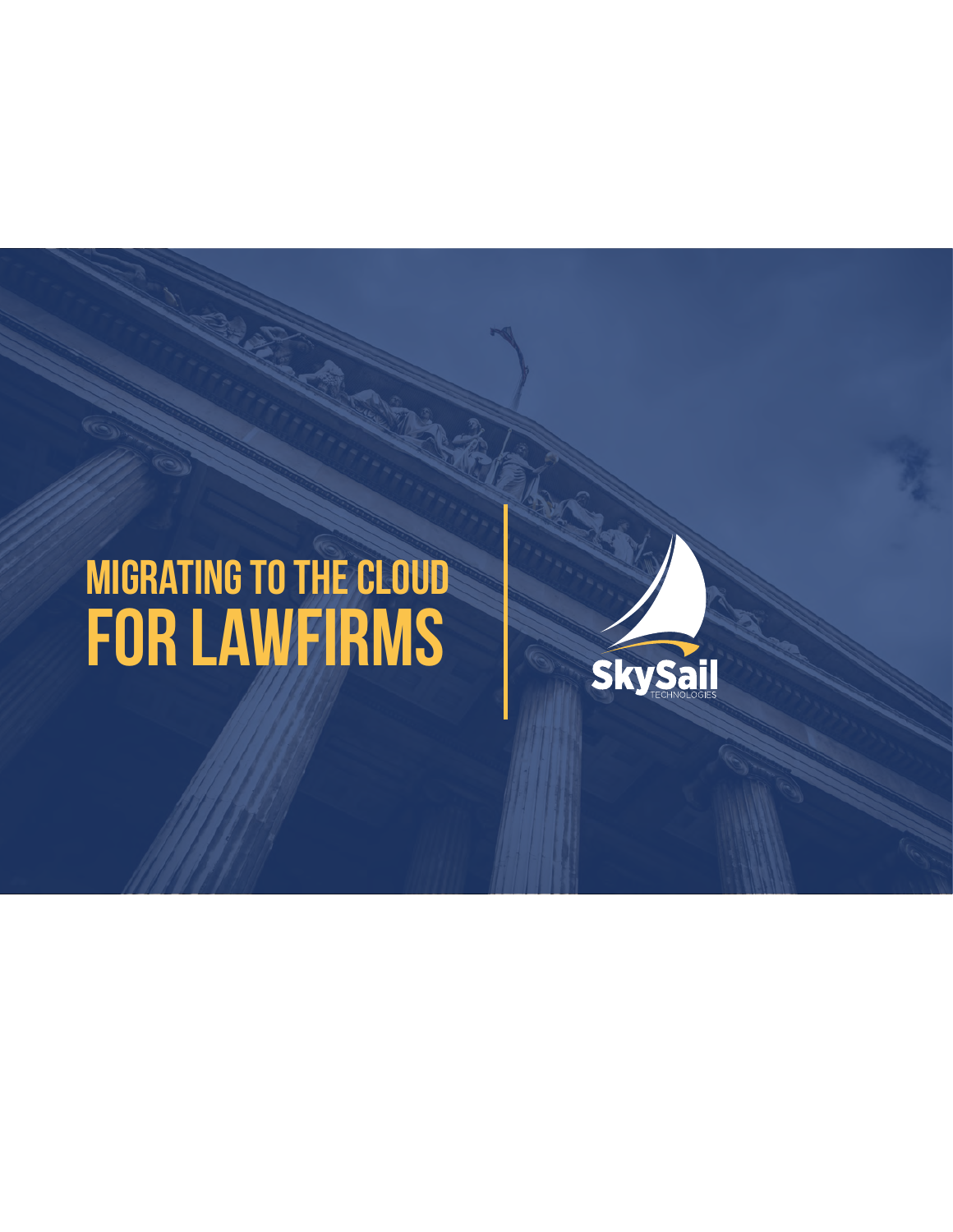#### Migrating to the cloud can mean a multitude of things.

There are private clouds, public clouds, hybrid clouds, and cloud applications. What works for one firm may not be the best choice for every firm. It is important to look at firm needs holistically before evaluating options.

#### What Is the Cloud Anyway?

The primary meaning of cloud is merely that your data and, in some cases, your applications do not reside on your PC or on systems within your office. A private cloud can mean that an internal IT team is administering your network, but all systems reside in a hardened off-site data center with redundant power and connectivity. It can also mean the same thing when it is managed by a managed service provider (MSP) or hosting company. The word private indicates that firm data remains isolated from that of others and that the resources used to host it are solely used by your company.



The public cloud is very similar, but some of the resources used to host the infrastructure may be shared between companies. Microsoft® Azure® and Amazon® Web Services offer many different options for which there are shared resources which can make systems very resilient provided they are optimized for resiliency by duplicating resources across geographical areas. The hybrid cloud model means that some components may be hosted in an off-site data center and some are hosted on site locally. Some firms opt for this if they have clients who insist that none of their data reside in the cloud.

#### Onsite versus vs cloud applications

Cloud applications are somewhat different in that it is just that application and data that is being hosted and provided by the software company. Firms who choose this option may have most of their resources in their own on-premises data center but have decided on specific cloud applications to supplement their existing systems. Alternatively, they may use an assortment of cloud applications instead of having any on-premises systems.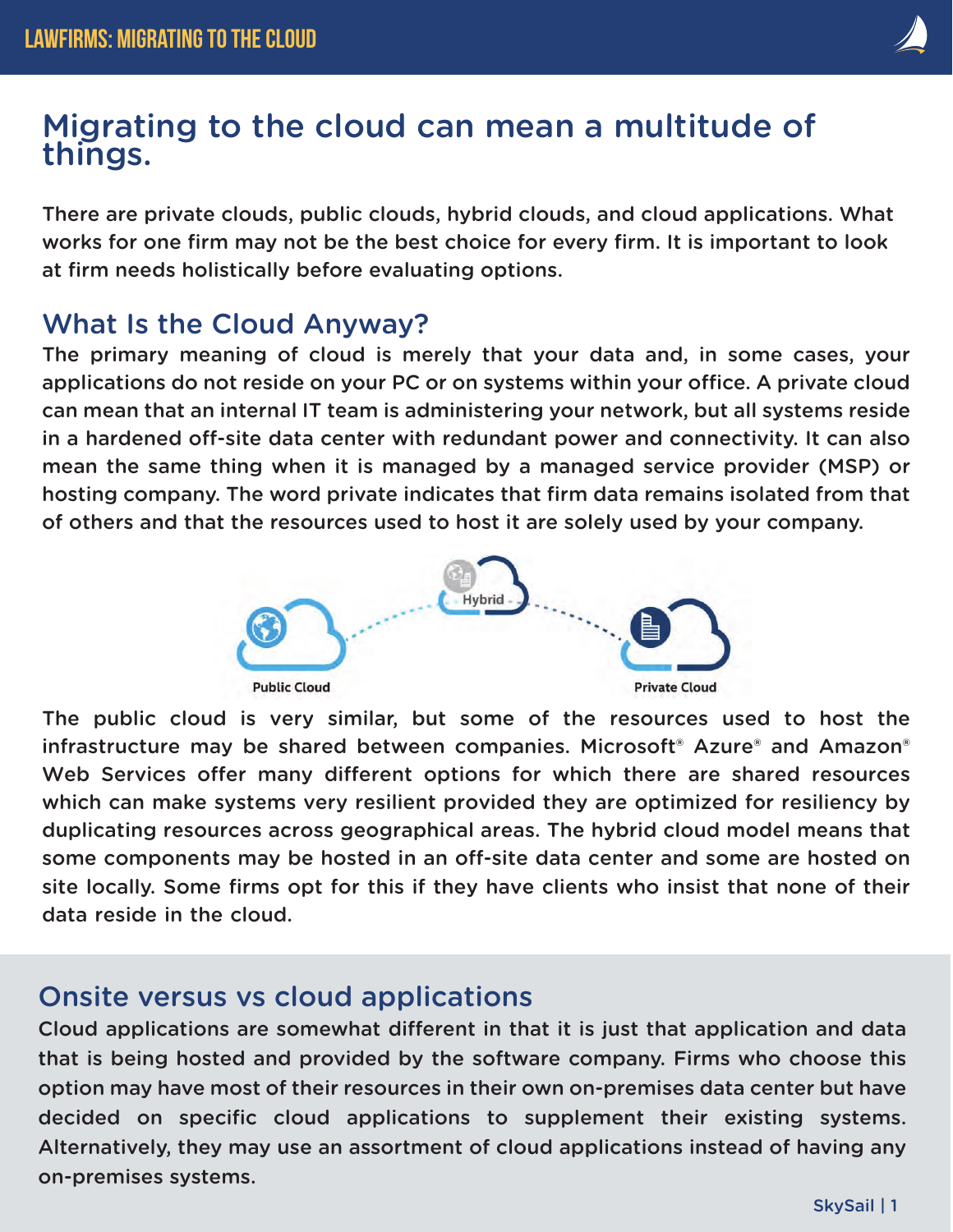

# What About the Acronyms?

As with any new technology, the cloud comes with its own vernacular and jumble of acronyms. Most of these represent the way service is delivered as well as the way providers charge for the service.

## What is SAAS

SAAS or software as a service is when a software company provides just their application to you over an Internet connection and usually also hosts your data.

## What is DAAS

DAAS or desktop as a service refers to a situation where none of a company's data or applications reside in their own offices or even on their own computers. The beauty of DaaS implementations is that they are device agnostic, allowing customers to choose the device to which they wish the desktop or applications to be delivered, and all the company data remains on company systems.

#### What is IAAS

IAAS or infrastructure as a service is where a company's entire IT infrastructure, which could include telephony and other communications resources, are hosted by a managed service provider or by a public cloud provider.



## The "As a Service" World

In many of the "as a service" situations, the customer does not own the hardware or software but rather pays a monthly, quarterly, or annual subscription fee to use the product. This can make cancelling the service or switching to another service provider complicated and time sensitive. When deciding on a cloud provider, ensure that an exit strategy is outlined in the agreement and that it is something with which your firm can tolerate.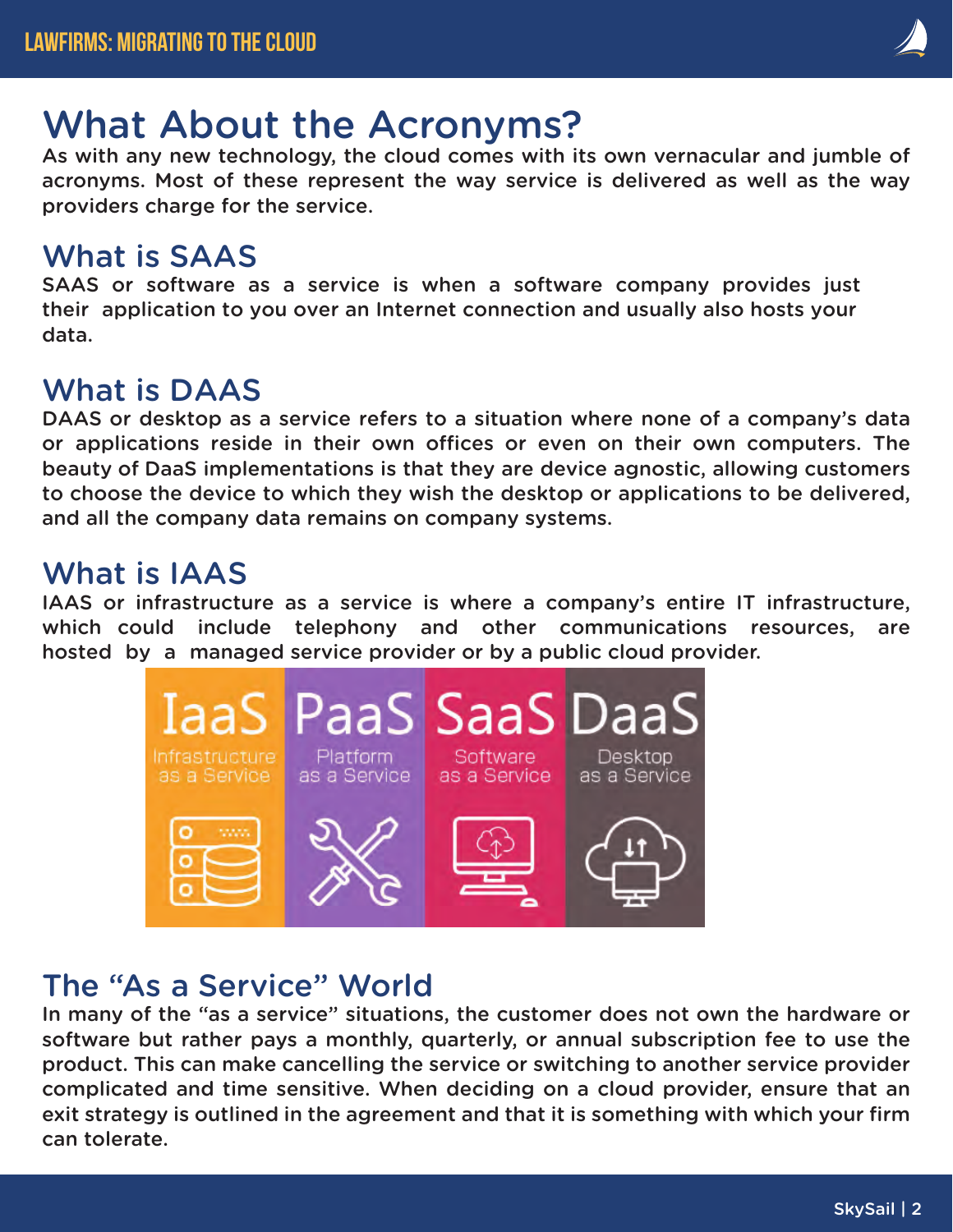$\epsilon$ 

## Points to Consider

All too often, firms are lured into migrating to cloud products without considering what it really means. If all firm data is located in the cloud, suddenly the firm's Internet connectivity becomes supremely important. For firms with minimal or no in-house IT, cloud solutions can be a great way to ensure resiliency of applications and data. If all firm resources required to do business are in the cloud, having redundant Internet connections is essential. Whether working with multiple service providers or just one, ensure that each connection is either delivered through a different medium or at least routes through a different central office. This ensures that, even when there are issues in the local area, diversified Internet connections may not both be down at the same time, allowing everyone to continue working with cloud products.

# The Technology Revolution of Microsoft

Microsoft has made some changes in recent years that are driving most law firms toward subscription models for both their Windows desktop operating systems (Microsoft 365) and their productivity solutions like the Office Suite (Office 365).

Years ago, companies with 250 people or more could get enterprise agreements for the Microsoft solutions they used. More recently, Microsoft raised the minimum number of licenses to 500, effectively forcing the small- and medium-sized law firms toward these new subscription models.

Many of the tools that come with these subscriptions go unnoticed or under-utilized by firms that have already moved to the Office 365 model. One of the most powerful tools works with Exchange Online and can be used to prevent sensitive information from being sent in email messages. This same component can prevent sensitive information from being shared through OneDrive or SharePoint as well. Moving to the cloud is no simple process. Depending upon which option is chosen, firms may own the software or just their data. An important consideration is the security and privacy of data stored on personal devices.

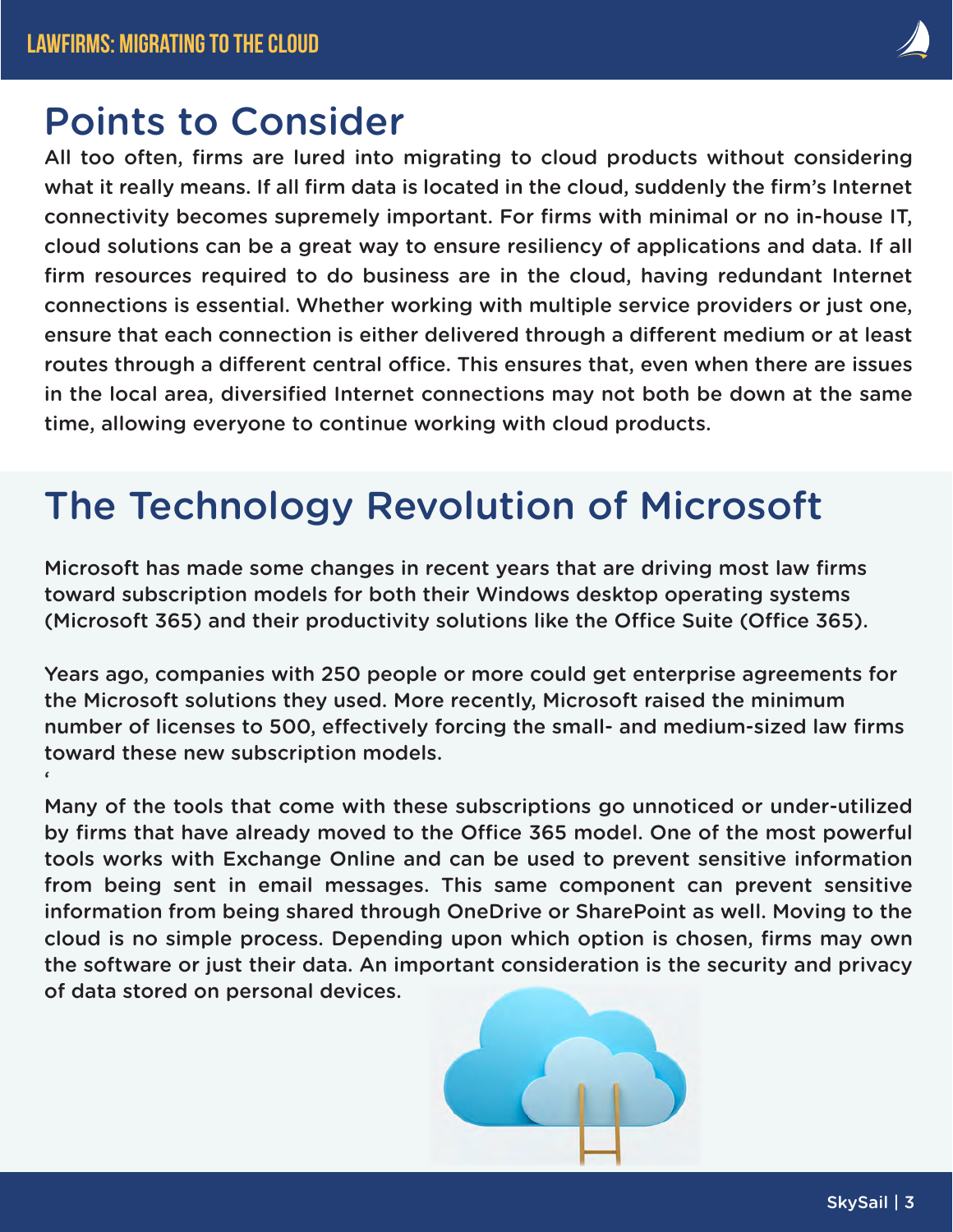# Moving to the cloud in today's environment

For firms that have BYOD (bring your own device) policies in place, migrating to the cloud requires careful consideration. Choosing solutions that require data to be downloaded or uploaded to and from personal devices would require additional products and resources to ensure the security of that data.

#### Are all the devices encrypted? Is there a way to prevent download of data to unencrypted devices?

Some solutions offer a feature called containerization. In this model, a secure encrypted container is created for the application and its data on the device, ensuring the security of the data stored within. This also ensures that, when a shareholder or an employee leaves, firm data can be wiped from the device without eradicating personal information like photos and music.



## DaaS or desktop as a service

DaaS is one type of containerized solution that works well for firms with BYOD situations. The entire desktop, including all applications, is provided to devices. All data stays within the virtual desktop and never contacts the device used to access it.

Another advantage to these solutions is that product integrations continue to work regardless of the location from which the system is accessed. These solutions work well for firms whose shareholders are partial to Apple<sup>®</sup> products since they are device agnostic. Even though most legal applications are designed for PCs, they can be accessed from a Mac® through a virtual Windows desktop.